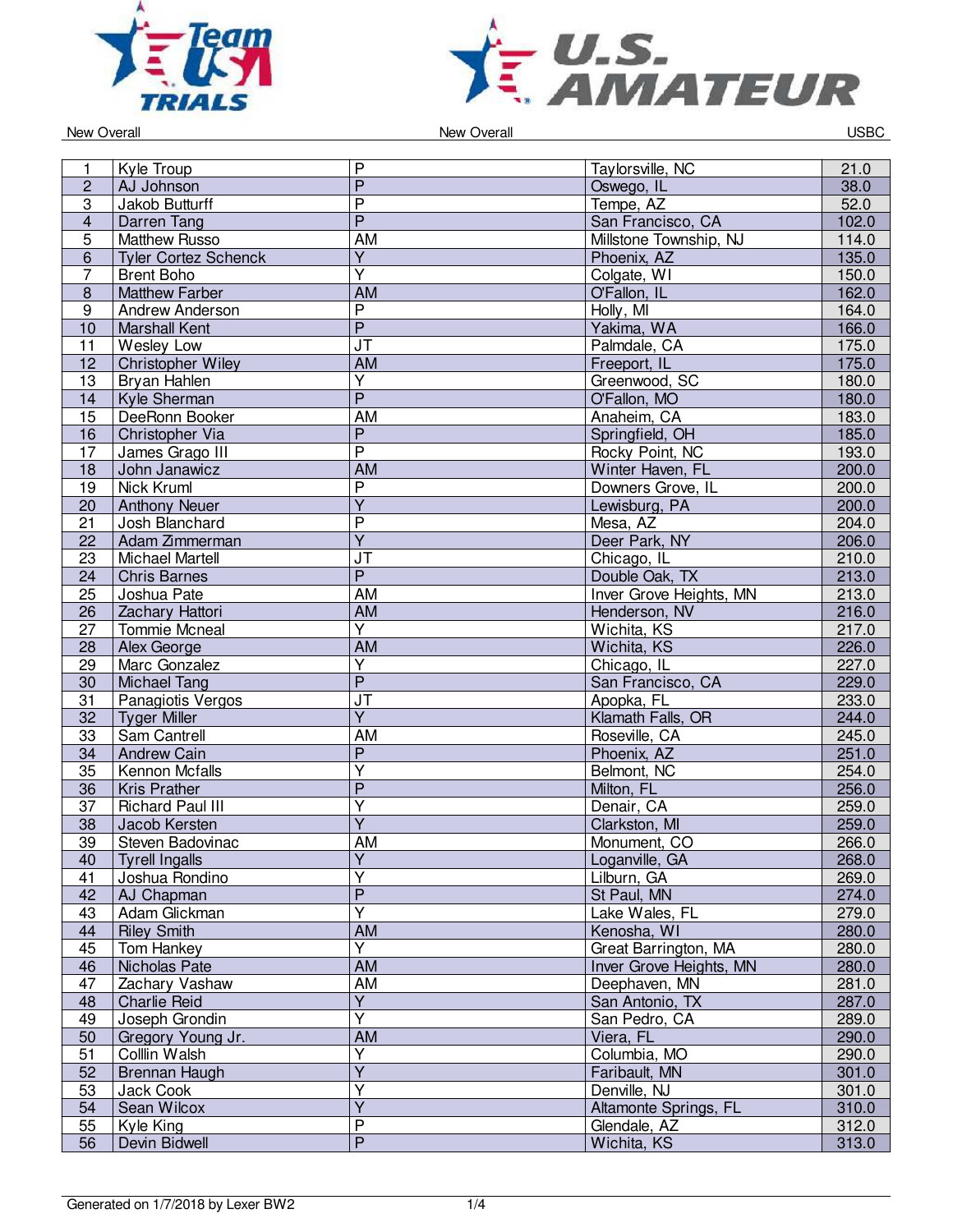



New Overall **New Overall** USBC

| 57                    | <b>Andrew Hall</b>      | Υ                                         | Westborough, MA     | 317.0          |
|-----------------------|-------------------------|-------------------------------------------|---------------------|----------------|
| 58                    | <b>Gage Stelling</b>    | $\overline{Y}$                            | Apopka, FL          | 322.0          |
| 59                    | Andrew Lazarchick       | $\overline{Y}$                            | Brick, NJ           | 326.0          |
| 60                    | <b>Bradley Martin</b>   | <b>AM</b>                                 | Lee's Summit, MO    | 331.0          |
| 61                    | Gabriel Garcia          | $\overline{P}$                            | Brandon, FL         | 333.0          |
| 62                    | Solomon Salama          | $\overline{Y}$                            | Beverly Hills, CA   | 341.0          |
| 63                    | <b>Cameron Hurwitz</b>  | $\overline{\mathsf{Y}}$                   | Rochester, NY       | 341.0          |
| 64                    | <b>Collin Smith</b>     | $\overline{\mathsf{Y}}$                   | Salem, IL           | 348.0          |
| 65                    | <b>Briley Haugh</b>     | Ÿ                                         | Faribault, MN       | 349.0          |
| 66                    | Tyler Trombetta         | $\overline{Y}$                            | Highland, IN        | 355.0          |
| 67                    | Perry Crowell IV        | <b>AM</b>                                 | Hoquiam, WA         | 356.0          |
| 68                    | Spencer Robarge         | $\overline{Y}$                            | Springfield, MO     | 357.0          |
| 69                    | Michael Duran           | $\overline{P}$                            | Banning, CA         | 360.0          |
| 70                    | <b>Ryan Carlisi</b>     | $\overline{\mathsf{Y}}$                   | Hamilton, NJ        | 365.0          |
| 71                    |                         | <b>JT</b>                                 | Livonia, MI         | 375.0          |
| $\overline{72}$       | <b>Ryan Winters</b>     | $\overline{P}$                            |                     | 377.0          |
|                       | <b>Myles Duty</b>       | $\overline{\mathsf{Y}}$                   | Modesto, CA         |                |
| 73                    | Jordan Bryant           | $\overline{Y}$                            | Detroit, MI         | 378.0          |
| 74                    | Alec Keplinger          |                                           | Coldwater, MI       | 384.0          |
| 75                    | <b>Andrew Svoren</b>    | <b>AM</b>                                 | Bakersfield, CA     | 384.0          |
| 76<br>$\overline{77}$ | Joe Gerencser           | $\overline{Y}$<br>$\overline{\mathsf{Y}}$ | Henderson, NV       | 389.0          |
|                       | Jordan Monnens          |                                           | Ham Lake, MN        | 398.0          |
| 78                    | <b>Michael Dertz</b>    | <b>AM</b>                                 | Tinley Park, IL     | 401.0          |
| 79                    | Chase Kaufman           | $\overline{\mathsf{Y}}$                   | Swartz Creek, MI    | 403.0          |
| 80                    | <b>Thomas Peters</b>    | <b>AM</b>                                 | Belleville, IL      | 403.0          |
| 81                    | <b>Alec Karr</b>        | $\overline{Y}$<br>$\overline{Y}$          | Fremont, NE         | 403.0          |
| 82                    | <b>Brandon Mooney</b>   | $\overline{\mathsf{Y}}$                   | Roscoe, IL          | 404.0          |
| 83                    | TJ Rock                 |                                           | Henderson, NV       | 407.0          |
| 84                    | Thorsten Przychocki     | <b>AM</b><br>Y                            | Sebring, FL         | 410.0          |
| 85                    | Jacob Mullen            | $\overline{\mathsf{Y}}$                   | Bellingham, WA      | 410.0          |
| 86                    | Hunter Machin           | $\overline{\mathsf{Y}}$                   | Dundalk, MD         | 412.0          |
| 87                    | Andrew Letscher         | <b>AM</b>                                 | Canfield, OH        | 413.0<br>416.0 |
| 88                    | <b>Kyle Andrews</b>     |                                           | Vista, CA           |                |
| 89                    | Michael Kicmal          | <b>AM</b>                                 | LaGrange, IL        | 424.0          |
| 90                    | Alex Acosta             | $\overline{Y}$                            | Bolingbrook, IL     | 431.0          |
| 91                    | Zachary Singer          | Υ                                         | Buffalo Grove, IL   | 440.0          |
| 92                    | Casey Cohagan           | <b>AM</b>                                 | Fairport Harbor, OH | 441.0          |
| 93                    | Morgan Moore            | $\overline{Y}$                            | Aurora, CO          | 441.0          |
| 94                    | Bryan Manno             | <b>AM</b>                                 | Singer Island, FL   | 457.0          |
| 95                    | <b>Stephen Hahn</b>     | $\overline{\mathsf{P}}$                   | Ashburn, VA         | 458.0          |
| 96                    | Logan Williams          | Y                                         | Anchorage, AK       | 459.0          |
| 97                    | Donovan Thomas          | $\overline{\mathsf{Y}}$                   | Longmont, CO        | 464.0          |
| 98                    | Ryan Liederbach         | <b>AM</b>                                 | Northfield, OH      | 477.0          |
| 99                    | Connor Egan             | $\overline{Y}$                            | East Northport, NY  | 480.0          |
| 100                   | Daniel Bolan            | $\overline{Y}$                            | Orlando, FL         | 481.0          |
| 101                   | Cooper Tate             | Υ                                         | Vadnais Heights, MN | 483.0          |
| 102                   | Ronald Davis Jr         | <b>AM</b>                                 | Lanham, MD          | 485.0          |
| 103                   | Charles Vashaw          | AM                                        | Deephaven, MN       | 489.0          |
| 104                   | Dawson Miller           | $\overline{Y}$                            | Huntingtown, MD     | 491.0          |
| 105                   | Corey Umbrello          | $\overline{\mathsf{P}}$                   | Westminster, MA     | 493.0          |
| 106                   | Eli Denmead             | $\overline{\mathsf{Y}}$                   | Fremont, CA         | 494.0          |
| 107                   | Steven Faulkner         | $\overline{\mathsf{Y}}$                   | Butner, NC          | 497.0          |
| 108                   | Kennison Andrews        | AM                                        | Vista, CA           | 498.0          |
| 109                   | Jordan Chavez           | Y                                         | Crest Hill, IL      | 505.0          |
| 110                   | <b>Connell Kelleher</b> | $\overline{Y}$                            | Chicago, IL         | 505.0          |
| 111                   | Kristopher Del Campo    | AM                                        | Las Vegas, NV       | 516.0          |
| 112                   | Nick Archacki           | $\overline{\mathsf{Y}}$                   | Saegertown, PA      | 523.0          |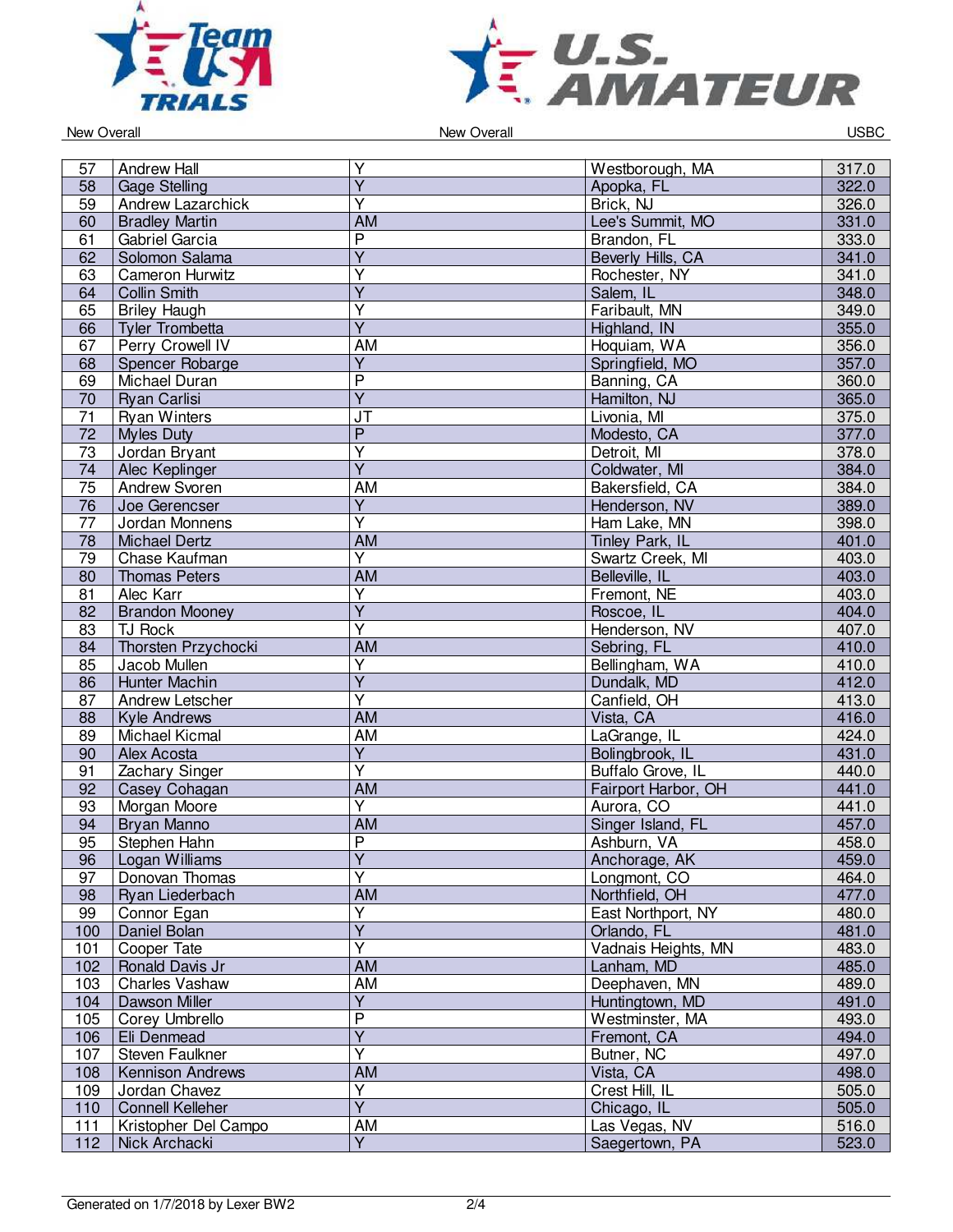



New Overall **New Overall** USBC

| 113 | Jacob Klein              | AM                                        | East Islip, NY        | 525.0 |
|-----|--------------------------|-------------------------------------------|-----------------------|-------|
| 114 | Alexander Sorge          | $\overline{Y}$                            | Monmouth Junction, NJ | 526.0 |
| 115 | Parker Johnson           | $\overline{\mathsf{Y}}$                   | Selma, TX             | 527.0 |
|     |                          | $\overline{Y}$                            |                       |       |
| 116 | <b>Wyatt Smith</b>       |                                           | Cape Coral, FL        | 528.0 |
| 117 | <b>Christian Miller</b>  | $\overline{\mathsf{Y}}$                   | Homosassa, FL         | 530.0 |
| 118 | Nicholas Sommer          | $\overline{Y}$                            | Roscoe, IL            | 530.0 |
| 119 | <b>Blake Earnest</b>     | $\overline{\mathsf{Y}}$                   | Wood River, NE        | 535.0 |
| 120 | Kyler McDonald           | <b>AM</b>                                 | Vandalia, OH          | 535.0 |
| 121 | <b>Brandon Wanders</b>   | <b>AM</b>                                 | Foothill Ranch, CA    | 539.0 |
| 122 | <b>Timothy Gruendler</b> | <b>AM</b>                                 | St. Louis, MO         | 541.0 |
| 123 | Hunter Kempton           | Y                                         | Buzzards Bay, MA      | 543.0 |
| 124 | <b>Matthew Diamond</b>   | <b>AM</b>                                 | Centerville, OH       | 551.0 |
| 125 | Jacob Gill               | $\overline{AM}$                           | Albuquerque, NM       | 552.0 |
| 126 | Kyle Ortiz               | <b>AM</b>                                 | Mililani, HI          | 555.0 |
| 127 | Jakob Sisk               | $\overline{Y}$                            | Rossville, IN         | 560.0 |
| 128 | Dean Vargo               | $\overline{Y}$                            | Richmond Heights, OH  | 561.0 |
| 129 | <b>Reed Ross</b>         | <b>AM</b>                                 | Faribault, MN         | 561.0 |
| 130 | Michael Harmon Jr        | $\overline{Y}$                            | Rockledge, FL         | 562.0 |
| 131 | Jacob Fukuyama           | <b>AM</b>                                 | Aiea, HI              | 571.0 |
| 132 | Andrew Cannuli           | $\overline{Y}$                            | Moorestown, NJ        | 574.0 |
| 133 | Ryan Pastorino           | AM                                        | San Diego, CA         | 578.0 |
| 134 | Jaxon Helland            | $\overline{Y}$                            | Mound, MN             | 580.0 |
| 135 | <b>Bradley Nakamura</b>  | $\overline{\mathsf{Y}}$                   | Pearl City, HI        | 580.0 |
| 136 | Kevin Jones              | $\overline{AM}$                           | Covina, CA            | 584.0 |
| 137 | Kevin Valmonte           | <b>AM</b>                                 | Upland, CA            | 589.0 |
| 138 | <b>Austin Aude</b>       | <b>AM</b>                                 | Lincoln, NE           | 590.0 |
| 139 | Nolan Hughes             | $\overline{\mathsf{Y}}$                   | Raleigh, NC           | 591.0 |
| 140 | Nicholas Burgess         | $\overline{AM}$                           | Jersey Village, TX    | 593.0 |
| 141 | Reynante Cabatbat        | <b>AM</b>                                 | Westminster, CA       | 593.0 |
| 142 | Roderic Ramos            | <b>AM</b>                                 | Mililani, HI          | 593.0 |
| 143 | Alexander Horton         | $\overline{Y}$                            | Douglassville, PA     | 594.0 |
| 144 | Benjamin Hardin          | $\overline{\mathsf{Y}}$                   | Odessa, FL            | 599.0 |
| 145 | Robert Altieri           | $\overline{P}$                            | Vancouver, WA         | 601.0 |
| 146 | <b>Chase Fernandez</b>   | $\overline{Y}$                            | Pearl City, HI        | 602.0 |
| 147 | Mason Moore              | Y                                         | Aurora, CO            | 607.0 |
| 148 | Jonathan Williams        | $\overline{Y}$                            | Johnson City, TN      | 607.0 |
| 149 | <b>Alex Abieras</b>      | <b>AM</b>                                 | Tustin, CA            | 611.0 |
| 150 | <b>Gunther Grinde</b>    | $\overline{Y}$                            | Prior Lake, MN        | 622.0 |
| 151 | <b>Tim Ursillo</b>       | <b>AM</b>                                 | Lakeside, CA          | 624.0 |
| 152 | Christopher Hefner       | AM                                        | Redondo Beach, CA     | 630.0 |
| 153 | Anthony Schanen          | $\overline{Y}$                            | Glendale, CA          | 634.0 |
| 154 | Avery Wolf               | $\overline{\mathsf{Y}}$                   | Skokie, IL            | 648.0 |
| 155 | <b>Cody Stevens</b>      | $\overline{Y}$                            | Miami Gardens, FL     | 669.0 |
|     | Mason Yamada             | $\overline{\mathsf{Y}}$                   | Kenai, AK             | 676.0 |
| 156 |                          | Y                                         |                       |       |
| 157 | <b>Brandon Campbell</b>  |                                           | Clinton, SC           | 679.0 |
| 158 | <b>Matthew Stephens</b>  | $\overline{P}$<br>$\overline{\mathsf{Y}}$ | Houston, TX           | 684.0 |
| 159 | Korey Balbach            |                                           | Mankato, MN           | 702.0 |
| 160 | Nicholas Alford          | AM                                        | Moreno Valley, CA     | 704.0 |
| 161 | Justin Larson            | $\overline{Y}$                            | Fairport, NY          | 710.0 |
| 162 | <b>Bryce Takenaka</b>    | $\overline{Y}$                            | St. Charles, MO       | 710.0 |
| 163 | Tim Smolen               | AM                                        | Elmwood Park, IL      | 715.0 |
| 164 | Jacob Kostoff            | $\overline{Y}$                            | Trinity, FL           | 719.0 |
| 165 | Jake Brett               | Y                                         | Kapolei, HI           | 721.0 |
| 166 | <b>Casen Stickler</b>    | $\overline{Y}$                            | Bixby, OK             | 721.0 |
| 167 | Frederick Petersen       | <b>AM</b>                                 | Muskego, WI           | 733.0 |
| 168 | <b>Tristan Leyen</b>     | $\overline{Y}$                            | Perry Hall, MD        | 742.0 |